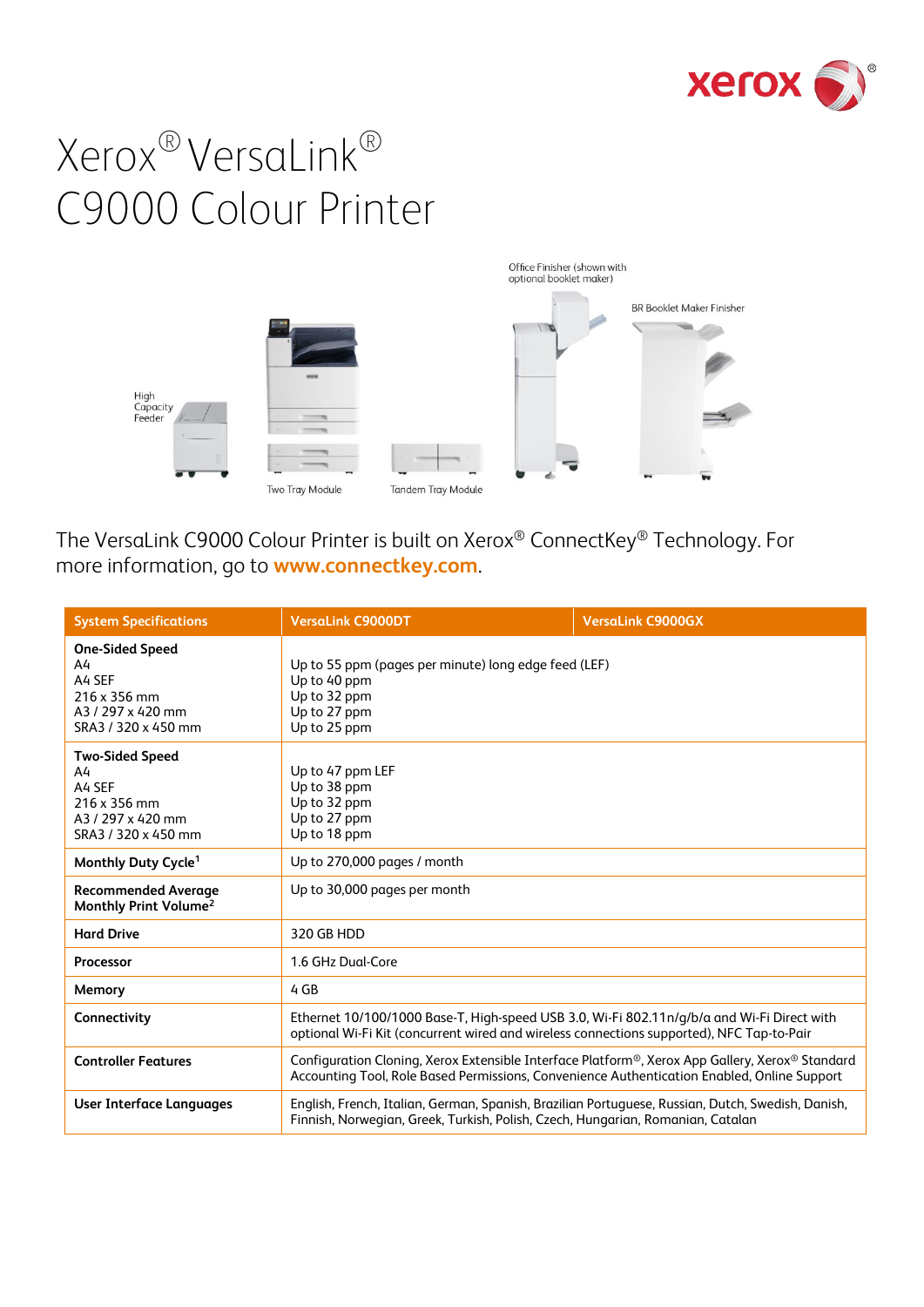| <b>Device Specifications</b>                     |                                                                                                                                            |                                           |               |         |
|--------------------------------------------------|--------------------------------------------------------------------------------------------------------------------------------------------|-------------------------------------------|---------------|---------|
| <b>Electrical Requirements</b>                   |                                                                                                                                            |                                           |               |         |
| <b>Europe and Other Geographies</b>              | Voltage: 220-240V +/- 10%<br>Frequency: 50/60 Hz +/-3 %, 10A                                                                               |                                           |               |         |
| <b>Power Consumption</b>                         |                                                                                                                                            |                                           |               |         |
| Printing <sup>3</sup>                            | 2.82 kWh                                                                                                                                   |                                           |               |         |
| Standby Mode <sup>3</sup>                        | 73.8 Watts or less                                                                                                                         |                                           |               |         |
| Sleep Mode <sup>3</sup>                          | 0.53 watts or less                                                                                                                         |                                           |               |         |
| <b>Operating Environment</b>                     |                                                                                                                                            |                                           |               |         |
| <b>Required Temperature Range</b><br>(Storage)   | Below 48° C, and in compliance with MN2-810.13                                                                                             |                                           |               |         |
| <b>Required Temperature Range</b><br>(Operating) | 10° to 28° C Must be 28° C or below if humidity is at 85%                                                                                  |                                           |               |         |
| <b>Required Relative Humidity</b>                |                                                                                                                                            | 15% to 85% Must be 62.5% or below at 32°C |               |         |
| <b>Sound Power Levels</b>                        | Printing: 6.83 B(A) or less<br>Standby: 3.24 B(A) or less<br>Full System (including finisher)<br>Printing: 7.64 B(A)<br>Standby: 3.38 B(A) |                                           |               |         |
| <b>Sound Pressure Levels</b>                     | Printing: 58.2 dB or less<br>Standby: 15.1 dB or less<br>Full System (including finisher)<br>Printing: 58.1 dB<br>Standby: 15.3 dB         |                                           |               |         |
| <b>Boot Time</b><br>(from Off to UI Ready)       | Less than 60 seconds                                                                                                                       |                                           |               |         |
| <b>Warm-up Time</b><br>(from Sleep to UI Ready)  | Less than 16 seconds                                                                                                                       |                                           |               |         |
| <b>Dimensions and Weight</b><br>(Unpackaged)     | Width                                                                                                                                      | <b>Depth</b>                              | Height        | Weight  |
| VersaLink C9000/DT                               | 620 mm                                                                                                                                     | 723 mm                                    | 809.3 mm      | 80.8 kg |
| VersaLink C9000/GX                               | 668.5 mm                                                                                                                                   | 723 mm                                    | 1071 mm       | 108 kg  |
| <b>Two Tray Module</b>                           | 668.5 mm                                                                                                                                   | 723 mm                                    | 261.2 mm      | 27.2 kg |
| <b>Tandem Tray Module</b>                        | 668.5 mm                                                                                                                                   | 723 mm                                    | 261.2 mm      | 33.8 kg |
| <b>High Capacity Feeder</b>                      | 389 mm                                                                                                                                     | 602.9 mm                                  | 380.01 mm     | 29.0 kg |
| Office Finisher                                  | 1012.0 mm                                                                                                                                  | 552 mm                                    | 1012 mm       | 28.0 kg |
| Booklet Maker (Office Finisher)                  | 1012.0 mm                                                                                                                                  | 597 mm                                    | 1080 mm       | 9.2 kg  |
| <b>BR Booklet Maker Finisher</b>                 | 1221.4 mm                                                                                                                                  | 723 mm                                    | 1055.1 mm     | 60.9 kg |
| <b>Dimensions and Weight</b><br>(Packaged)       | Width                                                                                                                                      | <b>Depth</b>                              | <b>Height</b> | Weight  |
| VersaLink C9000/DT                               | 833 mm                                                                                                                                     | 717 mm                                    | 852 mm        | 95 kg   |
| <b>High Capacity Feeder</b>                      | 526 mm                                                                                                                                     | 756 mm                                    | 491 mm        | 33.7 kg |
| Two Tray Module                                  | 830 mm                                                                                                                                     | 850 mm                                    | 400 mm        | 33 kg   |
| <b>Tandem Tray Module</b>                        | 830 mm                                                                                                                                     | 850 mm                                    | 400 mm        | 39 kg   |
| Office Finisher                                  | 690 mm                                                                                                                                     | 1021 mm                                   | 654 mm        | 37 kg   |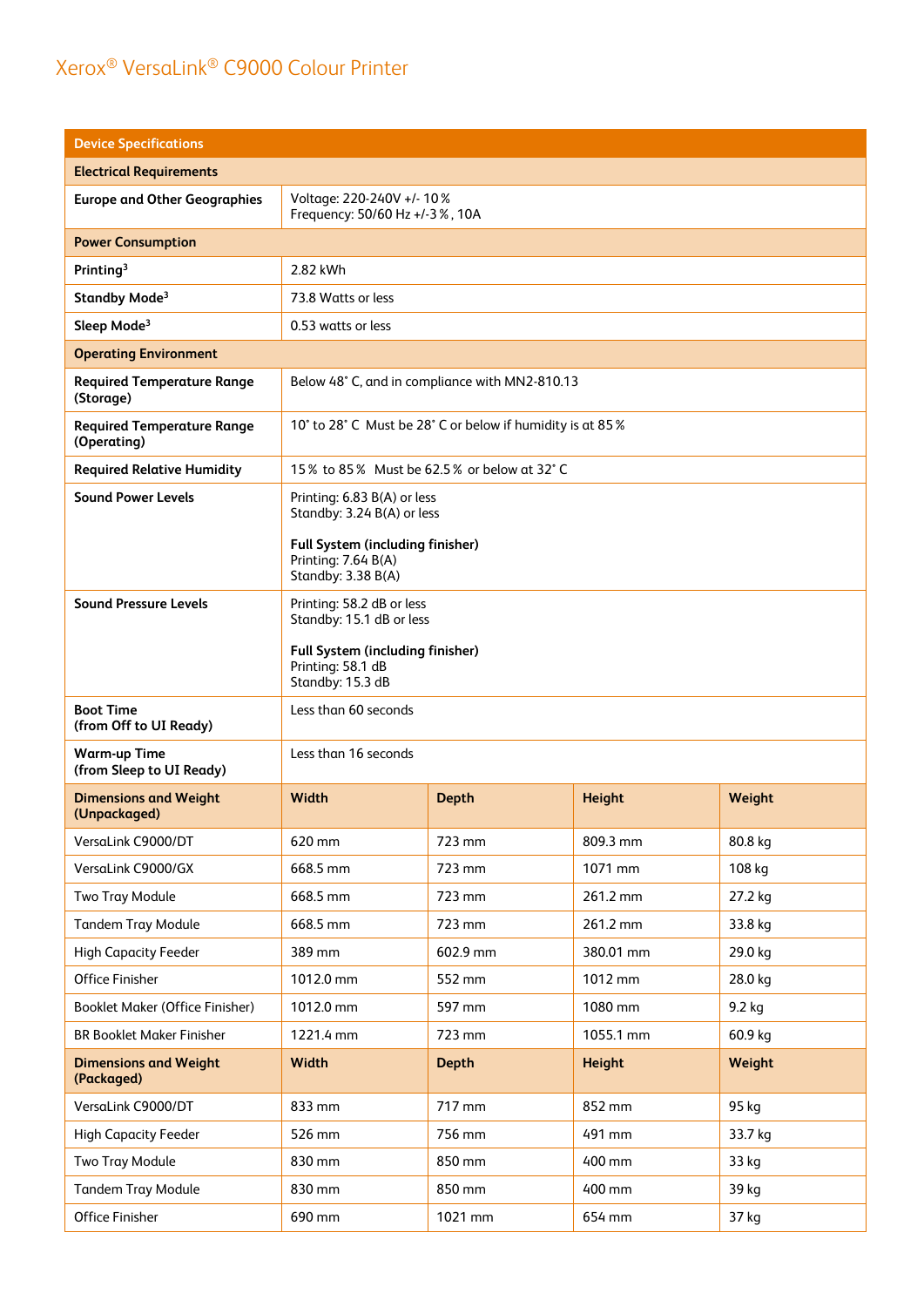| <b>Booklet Maker for Office Finisher</b>                                             | 507 mm                                                                                                                                                                                                                                                                                                                                                                                                                                                                                                                                                                                                                                                                                                                                                                                                                                                                                                                                                                                                                                                                                        | 761 mm                                                                                                            | 437 mm  | 14 kg    |
|--------------------------------------------------------------------------------------|-----------------------------------------------------------------------------------------------------------------------------------------------------------------------------------------------------------------------------------------------------------------------------------------------------------------------------------------------------------------------------------------------------------------------------------------------------------------------------------------------------------------------------------------------------------------------------------------------------------------------------------------------------------------------------------------------------------------------------------------------------------------------------------------------------------------------------------------------------------------------------------------------------------------------------------------------------------------------------------------------------------------------------------------------------------------------------------------------|-------------------------------------------------------------------------------------------------------------------|---------|----------|
| <b>BR Booklet Maker Finisher</b>                                                     | 764 mm                                                                                                                                                                                                                                                                                                                                                                                                                                                                                                                                                                                                                                                                                                                                                                                                                                                                                                                                                                                                                                                                                        | 774 mm                                                                                                            | 1203 mm | 77 kg    |
| Horizontal Transport for BR<br><b>Booklet Maker Finisher</b>                         | 533 mm                                                                                                                                                                                                                                                                                                                                                                                                                                                                                                                                                                                                                                                                                                                                                                                                                                                                                                                                                                                                                                                                                        | 589 mm                                                                                                            | 319 mm  | $6.5$ kg |
| <b>Certifications</b>                                                                |                                                                                                                                                                                                                                                                                                                                                                                                                                                                                                                                                                                                                                                                                                                                                                                                                                                                                                                                                                                                                                                                                               |                                                                                                                   |         |          |
| To view the latest list of certifications, go to www.xerox.com/OfficeCertifications. |                                                                                                                                                                                                                                                                                                                                                                                                                                                                                                                                                                                                                                                                                                                                                                                                                                                                                                                                                                                                                                                                                               |                                                                                                                   |         |          |
| <b>Print</b>                                                                         |                                                                                                                                                                                                                                                                                                                                                                                                                                                                                                                                                                                                                                                                                                                                                                                                                                                                                                                                                                                                                                                                                               |                                                                                                                   |         |          |
| First-print-out Time                                                                 | As fast as 10.5 seconds colour                                                                                                                                                                                                                                                                                                                                                                                                                                                                                                                                                                                                                                                                                                                                                                                                                                                                                                                                                                                                                                                                |                                                                                                                   |         |          |
|                                                                                      | As fast as 10 seconds black                                                                                                                                                                                                                                                                                                                                                                                                                                                                                                                                                                                                                                                                                                                                                                                                                                                                                                                                                                                                                                                                   |                                                                                                                   |         |          |
| <b>Print Resolution</b>                                                              |                                                                                                                                                                                                                                                                                                                                                                                                                                                                                                                                                                                                                                                                                                                                                                                                                                                                                                                                                                                                                                                                                               | Up to 1200 x 2400 dpi                                                                                             |         |          |
| <b>Page Description Languages</b>                                                    | Adobe <sup>®</sup> PostScript <sup>®</sup> 3 <sup>™</sup><br>PCL <sup>®</sup> 5e, 6<br><b>PDF</b><br><b>XPS</b><br><b>TIFF</b><br><b>JPEG</b><br>HP-GL                                                                                                                                                                                                                                                                                                                                                                                                                                                                                                                                                                                                                                                                                                                                                                                                                                                                                                                                        |                                                                                                                   |         |          |
| <b>Colour Management</b>                                                             | Embedded spot colour table with the ability to swap out PANTONE <sup>®</sup> approved colour table,<br>Custom spot colour editor, Xerox® Precise Colour Management System software (standard on<br>GX)                                                                                                                                                                                                                                                                                                                                                                                                                                                                                                                                                                                                                                                                                                                                                                                                                                                                                        |                                                                                                                   |         |          |
| <b>Maximum Print Area</b>                                                            |                                                                                                                                                                                                                                                                                                                                                                                                                                                                                                                                                                                                                                                                                                                                                                                                                                                                                                                                                                                                                                                                                               |                                                                                                                   |         |          |
| <b>Print Features</b>                                                                | 4 mm from lead edge of paper, 2 mm from Side and Trail edges of paper<br><b>Application Defaults</b><br>Banner Pages Enable / Disable<br><b>Bi-directional Real-time Status</b><br><b>Booklet Layout</b><br>Colour Adjustments (lightness, contrast, saturation, colour balance)<br><b>Colour Correction</b><br>Draft Mode<br>Finishing (requires finishing)<br>Fit to new paper size<br>Job Identification (Print ID or Banner, Print ID in margins on first page only or all pages)<br>Job Monitoring (Client or Local User Interface)<br>N-up Page Layout (up to 16 pages per sheet)<br>Paper Selection by Attribute<br><b>Personal Print</b><br>Print Around Enable / Disable<br>Print from USB<br><b>Run Black</b><br>Sample Set<br>Saved Job<br>Scaling<br><b>Secure Print</b><br><b>Skip Blank Pages</b><br>Special Pages (exception page programming: covers, inserts, exceptions pages)<br><b>Store and Recall Driver Settings</b><br>Stored Jobs Deletion<br>Two-sided Printing (as default)<br>Watermark (predefined and custom)<br>Xerox <sup>®</sup> Earth Smart Driver Settings |                                                                                                                   |         |          |
| <b>Print from USB</b>                                                                | Allows walk-up printing from Type A USB port                                                                                                                                                                                                                                                                                                                                                                                                                                                                                                                                                                                                                                                                                                                                                                                                                                                                                                                                                                                                                                                  | Supports direct printing from computer via Type B USB port<br>Supported file formats: PDF, JPEG, TIFF, XPS, PDF/A |         |          |
| <b>Operating Systems</b>                                                             | Windows <sup>®</sup> 7, 8, 8.1, 10<br>Windows Server 2008 SP2, Server 2008 R2 SP1, Server 2012, Server 2012 R2, Server 2016<br>macOS <sup>®</sup> 10.11, 10.12, 10.13<br>Citrix®<br>Redhat <sup>®</sup> Enterprise Linux <sup>®</sup><br>Fedora Core<br><b>IBM® AIX®</b>                                                                                                                                                                                                                                                                                                                                                                                                                                                                                                                                                                                                                                                                                                                                                                                                                      |                                                                                                                   |         |          |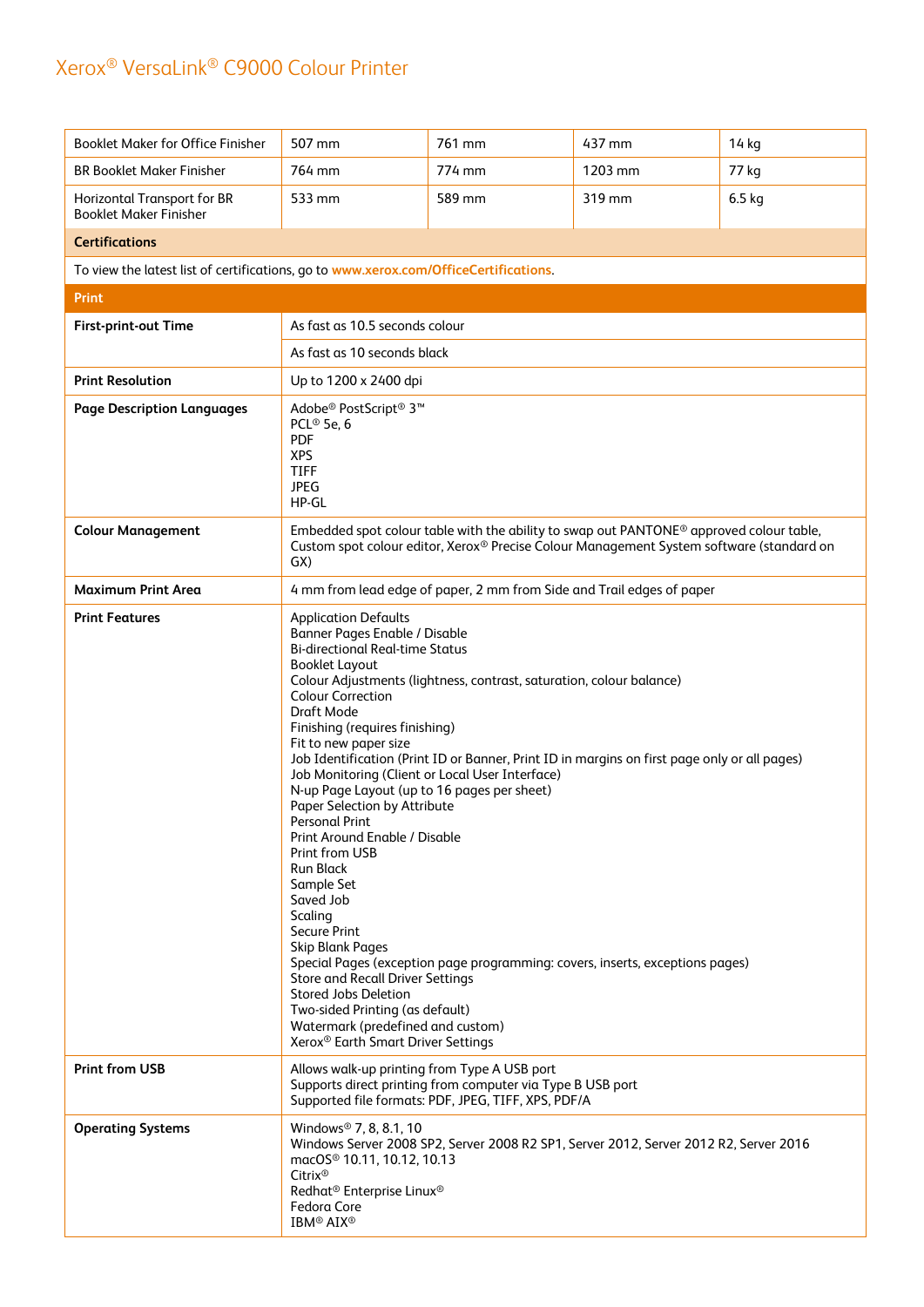|                                                                                                                  | HP-UX <sup>®</sup><br>Oracle <sup>®</sup> Solaris<br><b>SUSE®</b><br><b>SAP®</b>                                                                                                                                                                                                                                                                                                                                                                                                                                                                                                                                                                                                                       |  |  |
|------------------------------------------------------------------------------------------------------------------|--------------------------------------------------------------------------------------------------------------------------------------------------------------------------------------------------------------------------------------------------------------------------------------------------------------------------------------------------------------------------------------------------------------------------------------------------------------------------------------------------------------------------------------------------------------------------------------------------------------------------------------------------------------------------------------------------------|--|--|
|                                                                                                                  | Note: For information about supported versions for the above operating systems, please visit our<br>Drivers & Downloads page and specify your device at www.support.xerox.com.                                                                                                                                                                                                                                                                                                                                                                                                                                                                                                                         |  |  |
| <b>Fonts</b>                                                                                                     | PostScript fonts: 136<br>PCL fonts: 83                                                                                                                                                                                                                                                                                                                                                                                                                                                                                                                                                                                                                                                                 |  |  |
| Xerox <sup>®</sup> Mobile Express Driver <sup>®</sup>                                                            | Makes it easy for mobile users to find, use and manage Xerox® and non-Xerox® devices in every<br>new location. Plug into a new network, and Mobile Express Driver automatically discovers<br>available printers and provides status and capability information. Save a list of "favorite" printers<br>for each location, store application print settings for use on any printer in any network, and<br>greatly reduce mobile support calls to IT.                                                                                                                                                                                                                                                     |  |  |
| Xerox <sup>®</sup> Global Print Driver <sup>®</sup>                                                              | A truly universal print driver that lets IT administrators install, upgrade and manage Xerox® and<br>non-Xerox® devices from a single driver. It provides a consistent, easy-to-use interface for end-<br>users, reducing the number of support calls, and simplifying print services management.                                                                                                                                                                                                                                                                                                                                                                                                      |  |  |
| Xerox <sup>®</sup> Pull Print Driver                                                                             | Makes it easy for IT managers to qualify, deploy and manage all print devices using a single<br>driver in a Pull Print environment. Uses a single queue and single driver. The Xerox® Pull Print<br>Driver extends convenience across a broad range of printing assets. IT administrators no longer<br>need to manage and configure multiple drivers. Used in conjunction with Equitrac Office®,<br>Ysoft <sup>®</sup> SafeQ <sup>®</sup> , Pharos <sup>®</sup> and others.                                                                                                                                                                                                                            |  |  |
| <b>Mobile Solutions and Mobile Device Apps</b>                                                                   |                                                                                                                                                                                                                                                                                                                                                                                                                                                                                                                                                                                                                                                                                                        |  |  |
| Apple <sup>®</sup> AirPrint <sup>®</sup>                                                                         | Print email, photos and important office documents directly from an Apple iPhone® or iPad®<br>with no drivers to install and no cables to connect. With AirPrint, an iPhone or iPad automatically<br>locates and connects to the AirPrint-enabled device over the office Wi-Fi network.                                                                                                                                                                                                                                                                                                                                                                                                                |  |  |
| Google Cloud Print <sup>™</sup>                                                                                  | Google Cloud Print connects print devices to the web, enabling users to print the applications<br>they use every day from smartphones, tablets, Chromebook <sup>™</sup> notebook computers and any other<br>web-connected device.                                                                                                                                                                                                                                                                                                                                                                                                                                                                      |  |  |
| @PrintByXerox                                                                                                    | @PrintByXerox is a free service that allows secure printing from any email-enabled device<br>(computer, phone, tablet, iOS, Android <sup>™</sup> , Google® Chromebook <sup>™</sup> and more) to a Xerox® printer or<br>MFP using a single email address with no IT intervention. No training is needed. End-users simply<br>send attachments to the email address, and release them at the MFP panel.                                                                                                                                                                                                                                                                                                  |  |  |
| Xerox <sup>®</sup> Print Service Plug-in for<br>Android <sup>™</sup> (Free at Google Play <sup>™</sup><br>Store) | The Xerox® Print Service Plug-in for Android KitKat (4.4 or greater) devices streamlines mobile<br>printing without third-party apps or additional print drivers.<br>You can easily print photos, Web pages and documents when your mobile device is connected to<br>printers using a wireless network. A robust print option set includes two-sided printing, stapling<br>and secure code release. A free download is available from the Google Play™ store.                                                                                                                                                                                                                                          |  |  |
| Xerox <sup>®</sup> Workplace Suite and<br>Xerox <sup>®</sup> Workplace Cloud                                     | Xerox <sup>®</sup> Workplace Solutions boost productivity and reduce costs with a modular print<br>management and mobility solution. Control and manage your printer fleet while enabling mobile<br>productivity with simplified workflows, convenience and security-for any brand printer,<br>anywhere. Xerox <sup>®</sup> Workplace Solutions offer flexible license options to suit any size business with<br>the ability to scale as you grow.<br>Xerox <sup>®</sup> Workplace Suite: On site, your server<br>Xerox <sup>®</sup> Workplace Cloud: Simple setup, cloud administration<br>To learn more about the Xerox® Workplace Suite and Xerox® Workplace Cloud, visit<br>www.xerox.com/mobility |  |  |
| <b>Software Solutions</b>                                                                                        |                                                                                                                                                                                                                                                                                                                                                                                                                                                                                                                                                                                                                                                                                                        |  |  |
| Xerox <sup>®</sup> ConnectKey <sup>®</sup> Apps<br>(Found at the Xerox® App<br>Gallery)                          | Increase user productivity by simplifying and shortening everyday tasks. Unlike traditional<br>software, ConnectKey Apps do not require a dedicated server, PC or IT resource. Instead, simply<br>download these lightweight, serverless ConnectKey Apps to the device.                                                                                                                                                                                                                                                                                                                                                                                                                                |  |  |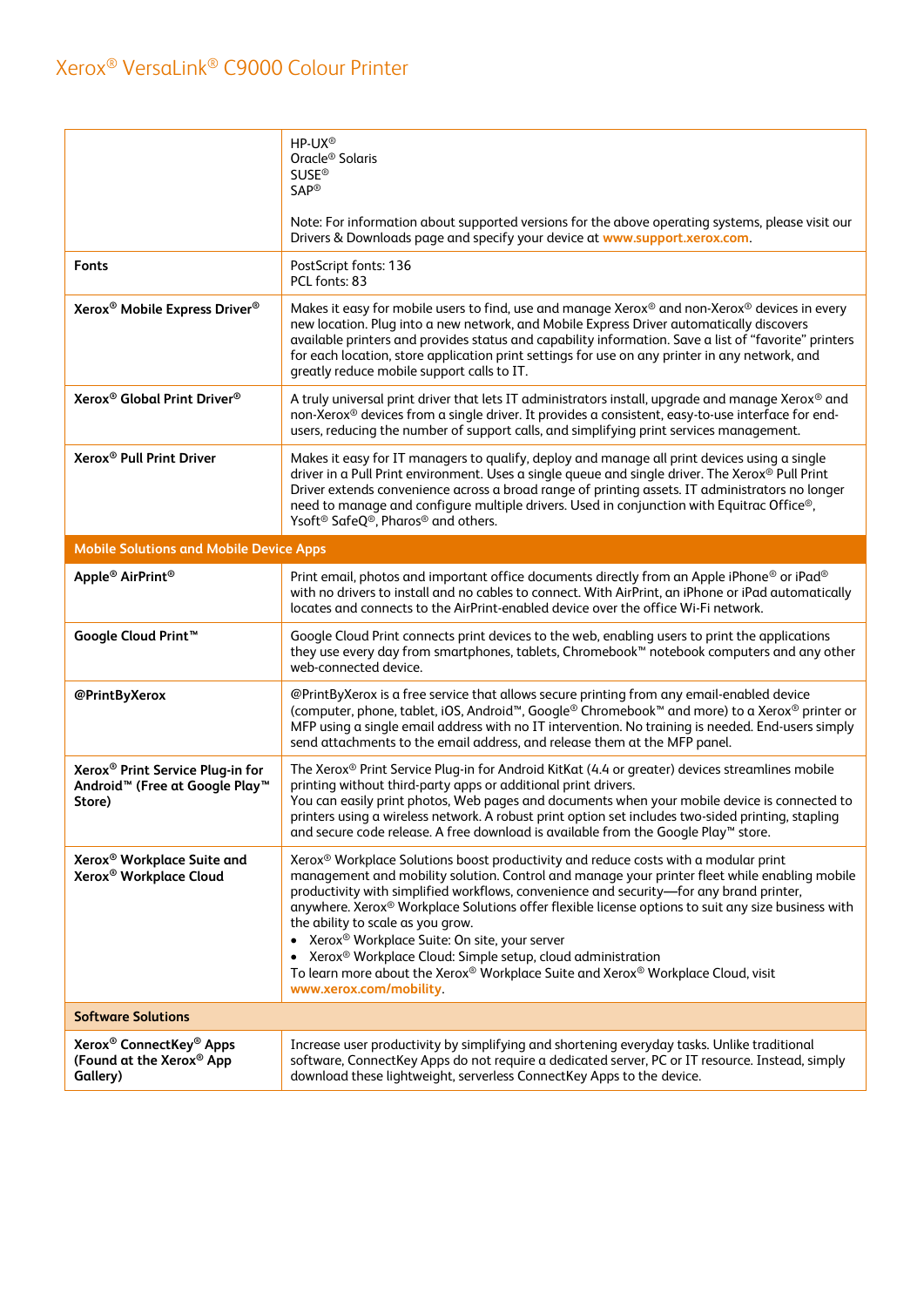| <b>Security</b>                                                        |                                                                                                                                                                                                                                                                                                                                                                                                                                                                                                                                                                                                                                                                                                                                                       |
|------------------------------------------------------------------------|-------------------------------------------------------------------------------------------------------------------------------------------------------------------------------------------------------------------------------------------------------------------------------------------------------------------------------------------------------------------------------------------------------------------------------------------------------------------------------------------------------------------------------------------------------------------------------------------------------------------------------------------------------------------------------------------------------------------------------------------------------|
| <b>Security Features</b>                                               | <b>Access Controls</b><br>AES 256-bit Encryption<br>Audit Log<br><b>Certificate Path Validation</b><br>Certificate Revocation List (CRL)/Status Protocol (OCSP)<br>Detection of external programme falsification (XCP Plug-in)<br>Cisco <sup>®</sup> Identity Services Engine (ISE) Integration<br>Domain Filtering<br>FIPS 140-2<br><b>Firmware Verification</b><br>Immediate Disk Overwrite<br>IP Address Filtering<br><b>IPsec</b><br><b>Network Authentication</b><br>Port Filtering<br>Pre-installed Self-Signed Certificates<br><b>Role Based Permissions</b><br><b>Secure Print</b><br><b>Security Certificate Management</b><br>Smart Card Enablement (CAC/PIV/.NET)<br>SNMP <sub>v3</sub><br><b>Status Protocol (OCSP)</b><br><b>TLS/SSL</b> |
| <b>Accounting</b>                                                      |                                                                                                                                                                                                                                                                                                                                                                                                                                                                                                                                                                                                                                                                                                                                                       |
| Xerox <sup>®</sup> Standard Accounting / Network Accounting (Standard) |                                                                                                                                                                                                                                                                                                                                                                                                                                                                                                                                                                                                                                                                                                                                                       |
| <b>Tracking</b>                                                        | Print usage                                                                                                                                                                                                                                                                                                                                                                                                                                                                                                                                                                                                                                                                                                                                           |
| Accounting                                                             | Xerox <sup>®</sup> Standard Accounting Tool<br>Up to 9,999 User Accounts<br>Up to 500 General accounts<br><b>Network Accounting (Job Based Accounting)</b><br>Up to 60,000 User IDs; Up to 60,000 Account IDs<br>Up to 14,000 accounting records (transactions)                                                                                                                                                                                                                                                                                                                                                                                                                                                                                       |
| <b>Features</b>                                                        | Administrator can manage the feature via the Embedded Web Server.                                                                                                                                                                                                                                                                                                                                                                                                                                                                                                                                                                                                                                                                                     |
|                                                                        | Accounting Options - Network Accounting (Allows central server to manage all accounting)                                                                                                                                                                                                                                                                                                                                                                                                                                                                                                                                                                                                                                                              |
|                                                                        | • Enhanced network accounting with up to the minute data on how the system is being used<br>• Comprehensive management and enterprise scale tracking and reporting of device print usage<br>• Numerous solutions are available through Xerox Alliance Partners. For details visit<br>www.xerox.com<br>• Security enhancements include simultaneous support for HTTP/HTTPS protocols<br>• Device requests account authentication from third party server enabling larger databases of<br>users and accounts<br>• Accept Authentication Login at control panel and pass to third party Networking Account                                                                                                                                               |
| <b>Paper Handling</b>                                                  |                                                                                                                                                                                                                                                                                                                                                                                                                                                                                                                                                                                                                                                                                                                                                       |
| <b>Bypass Tray</b>                                                     |                                                                                                                                                                                                                                                                                                                                                                                                                                                                                                                                                                                                                                                                                                                                                       |
| Capacity <sup>4</sup>                                                  | 100 sheets                                                                                                                                                                                                                                                                                                                                                                                                                                                                                                                                                                                                                                                                                                                                            |
| <b>Sizes</b>                                                           | Custom sizes: 88.9 x 98.4 mm to 320 x 482.6 mm<br>Banners: 320 x 1320.8 mm                                                                                                                                                                                                                                                                                                                                                                                                                                                                                                                                                                                                                                                                            |
| Weights                                                                | Simplex: 64 to 350 gsm<br>Duplex: 64 to 300 gsm                                                                                                                                                                                                                                                                                                                                                                                                                                                                                                                                                                                                                                                                                                       |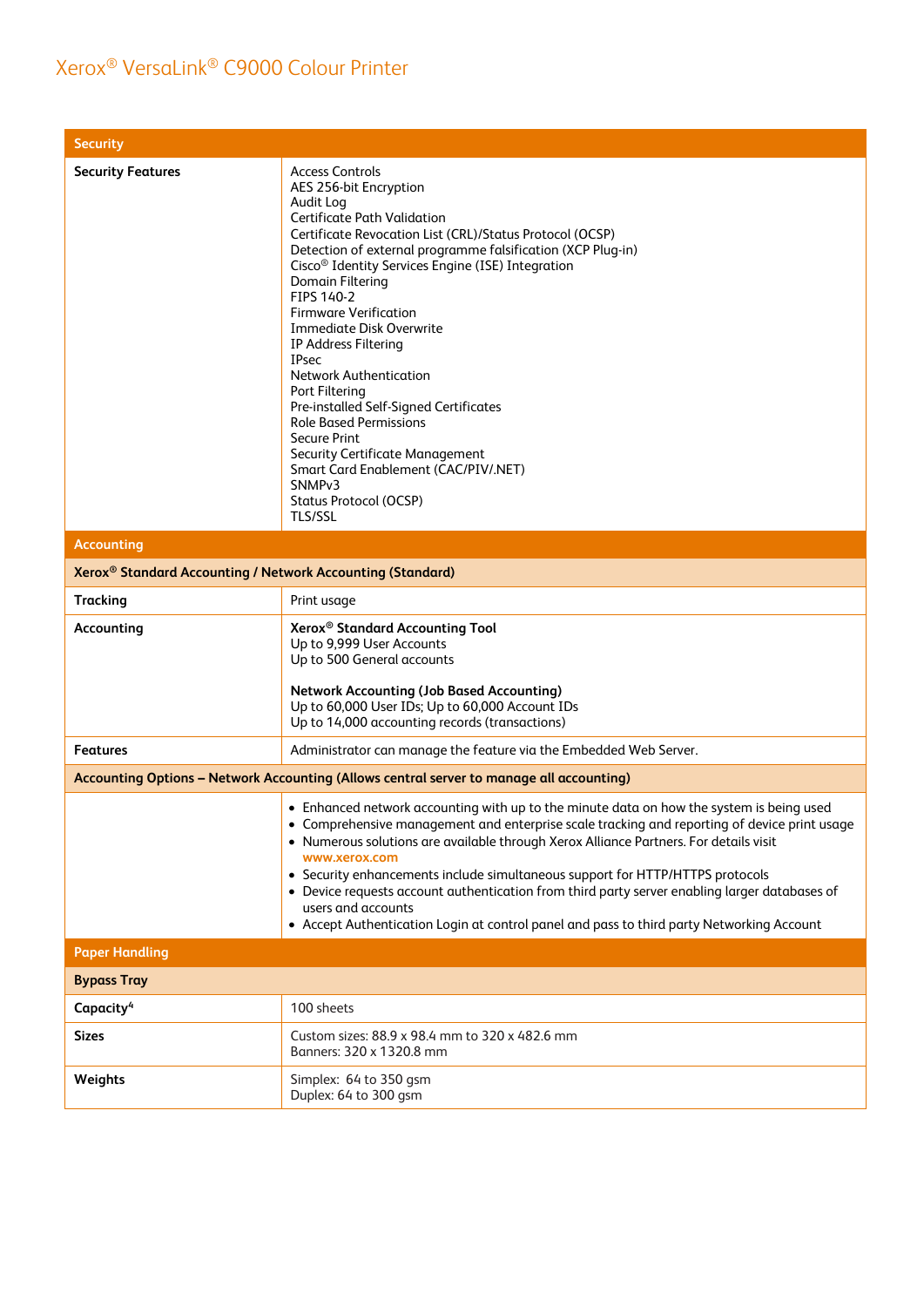| <b>Types</b>              | Bond<br>Plain Paper<br>Cardstock<br>Custom<br>Envelopes<br>Extra Heavyweight Cardstock<br>Extra Heavyweight Glossy Cardstock<br>Glossy Cardstock<br>Hole Punched<br>Labels<br>Heavyweight Cardstock<br>Heavyweight Glossy Cardstock<br>Letterhead<br>Lightweight Cardstock<br>Lightweight Glossy Cardstock<br>Pre-Printed<br>Postcards<br>Recycled |
|---------------------------|----------------------------------------------------------------------------------------------------------------------------------------------------------------------------------------------------------------------------------------------------------------------------------------------------------------------------------------------------|
| Tray 1 and 2              |                                                                                                                                                                                                                                                                                                                                                    |
| Capacity <sup>4</sup>     | 520 sheets                                                                                                                                                                                                                                                                                                                                         |
| <b>Sizes</b>              | Tray 1: 100 x 148 mm to 297 x 431.8 mm<br>Tray 2: 100 x 148 mm to 320 x 457.2 mm                                                                                                                                                                                                                                                                   |
| Weights                   | Simplex and Duplex: 64 to 300 gsm                                                                                                                                                                                                                                                                                                                  |
| <b>Types</b>              | Bond<br>Plain Paper<br>Cardstock<br>Custom<br>Envelopes<br><b>Glossy Cardstock</b><br>Hole Punched<br>Labels<br>Heavyweight Cardstock<br>Heavyweight Glossy Cardstock<br>Letterhead<br>Lightweight Cardstock<br>Lightweight Glossy Cardstock<br>Pre-Printed<br>Recycled                                                                            |
| <b>Two Tray Module</b>    |                                                                                                                                                                                                                                                                                                                                                    |
| Capacity <sup>4</sup>     | 1,040 sheets                                                                                                                                                                                                                                                                                                                                       |
| <b>Sizes</b>              | Custom sizes: 100 x 148 mm to 320 x 457.2 mm                                                                                                                                                                                                                                                                                                       |
| Weights                   | Simplex and Duplex: 64 to 300 gsm                                                                                                                                                                                                                                                                                                                  |
| <b>Types</b>              | Bond<br>Plain Paper<br>Cardstock<br>Custom<br>Envelopes<br><b>Glossy Cardstock</b><br>Hole Punched<br>Labels<br>Heavyweight Cardstock<br>Heavyweight Glossy Cardstock<br>Letterhead<br>Lightweight Cardstock<br>Lightweight Glossy Cardstock<br>Pre-Printed<br>Recycled                                                                            |
| <b>Tandem Tray Module</b> |                                                                                                                                                                                                                                                                                                                                                    |
| Capacity <sup>4</sup>     | 2,000 sheets                                                                                                                                                                                                                                                                                                                                       |
| <b>Sizes</b>              | A4, B5                                                                                                                                                                                                                                                                                                                                             |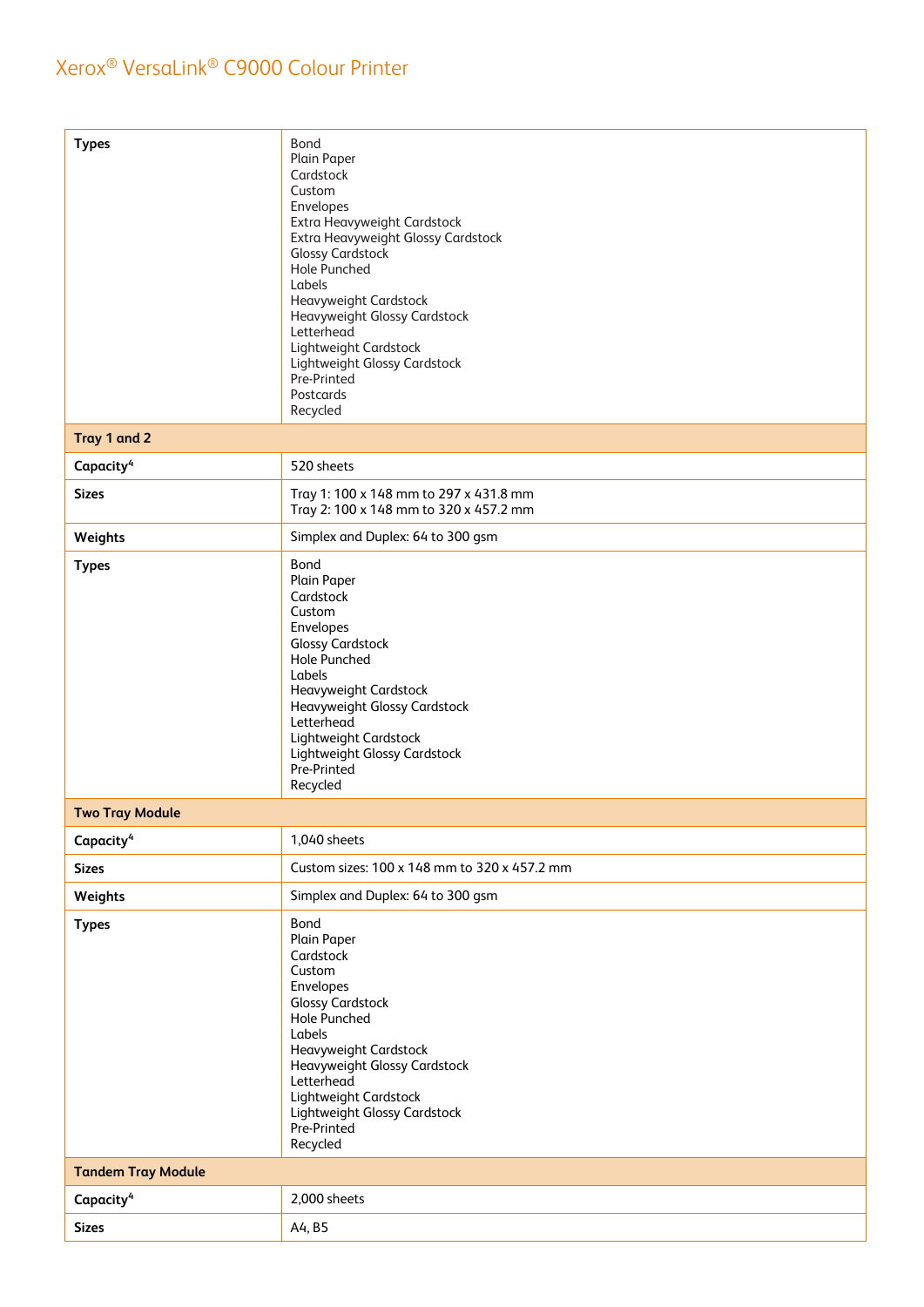| Weights                                           | Simplex and Duplex: 64 to 300 gsm                                                                                                                                                                                                                                              |
|---------------------------------------------------|--------------------------------------------------------------------------------------------------------------------------------------------------------------------------------------------------------------------------------------------------------------------------------|
| <b>Types</b>                                      | Bond<br>Plain Paper<br>Cardstock<br>Custom<br>Envelopes<br><b>Glossy Cardstock</b><br><b>Hole Punched</b><br>Labels<br>Heavyweight Cardstock<br>Heavyweight Glossy Cardstock<br>Letterhead<br>Lightweight Cardstock<br>Lightweight Glossy Cardstock<br>Pre-Printed<br>Recycled |
| <b>High Capacity Feeder</b>                       |                                                                                                                                                                                                                                                                                |
| Capacity <sup>4</sup>                             | 2,000 sheets                                                                                                                                                                                                                                                                   |
| <b>Sizes</b>                                      | A4, B5                                                                                                                                                                                                                                                                         |
| Weights                                           | 64 to 216 gsm                                                                                                                                                                                                                                                                  |
| <b>Types</b>                                      | Bond<br>Plain Paper<br>Cardstock<br>Custom<br><b>Glossy Cardstock</b><br><b>Hole Punched</b><br>Labels<br>Letterhead<br>Lightweight Cardstock<br>Lightweight Glossy Cardstock<br>Pre-Printed<br>Recycled                                                                       |
| <b>Envelope Tray - Replaces Tray 1 (Optional)</b> |                                                                                                                                                                                                                                                                                |
| Capacity <sup>4</sup>                             | Up to 50 envelopes                                                                                                                                                                                                                                                             |
| <b>Sizes</b>                                      | DL, C4, C6<br>Custom sizes: 90 x 98 mm to 241 x 332 mm                                                                                                                                                                                                                         |
| Weights                                           | 75 to 90 gsm                                                                                                                                                                                                                                                                   |
| <b>Total Capacity</b>                             |                                                                                                                                                                                                                                                                                |
| VersaLink C9000/DT Capacity <sup>4</sup>          | 1,140 sheets                                                                                                                                                                                                                                                                   |
| VersaLink C9000/GX Capacity <sup>4</sup>          | 2,180 sheets                                                                                                                                                                                                                                                                   |
| Maximum Capacity <sup>4</sup>                     | 5,140 sheets                                                                                                                                                                                                                                                                   |
| <b>Finishing</b>                                  |                                                                                                                                                                                                                                                                                |
| <b>Output Trays</b>                               |                                                                                                                                                                                                                                                                                |
| <b>Catch Tray</b>                                 | 500 sheets (without center tray option)<br>2x 250 sheets (with center tray option when offset is off)<br>2x 125 sheets (with center tray option when offset is on)                                                                                                             |
| <b>Office Finisher (Optional)</b>                 |                                                                                                                                                                                                                                                                                |
| Capacity <sup>4</sup>                             | Stacking Tray: 2,000 sheets unstapled or<br>1,000 sheets single stapled or<br>750 sheets dual stapled (A4) (dual stapling only with optional booklet maker)                                                                                                                    |
| <b>Sizes</b>                                      | 210 x 182 mm to 297 x 432 mm                                                                                                                                                                                                                                                   |
| Weights                                           | 60 to 220 gsm                                                                                                                                                                                                                                                                  |
| <b>Multiposition Stapling</b>                     | 50 sheets of 90 gsm                                                                                                                                                                                                                                                            |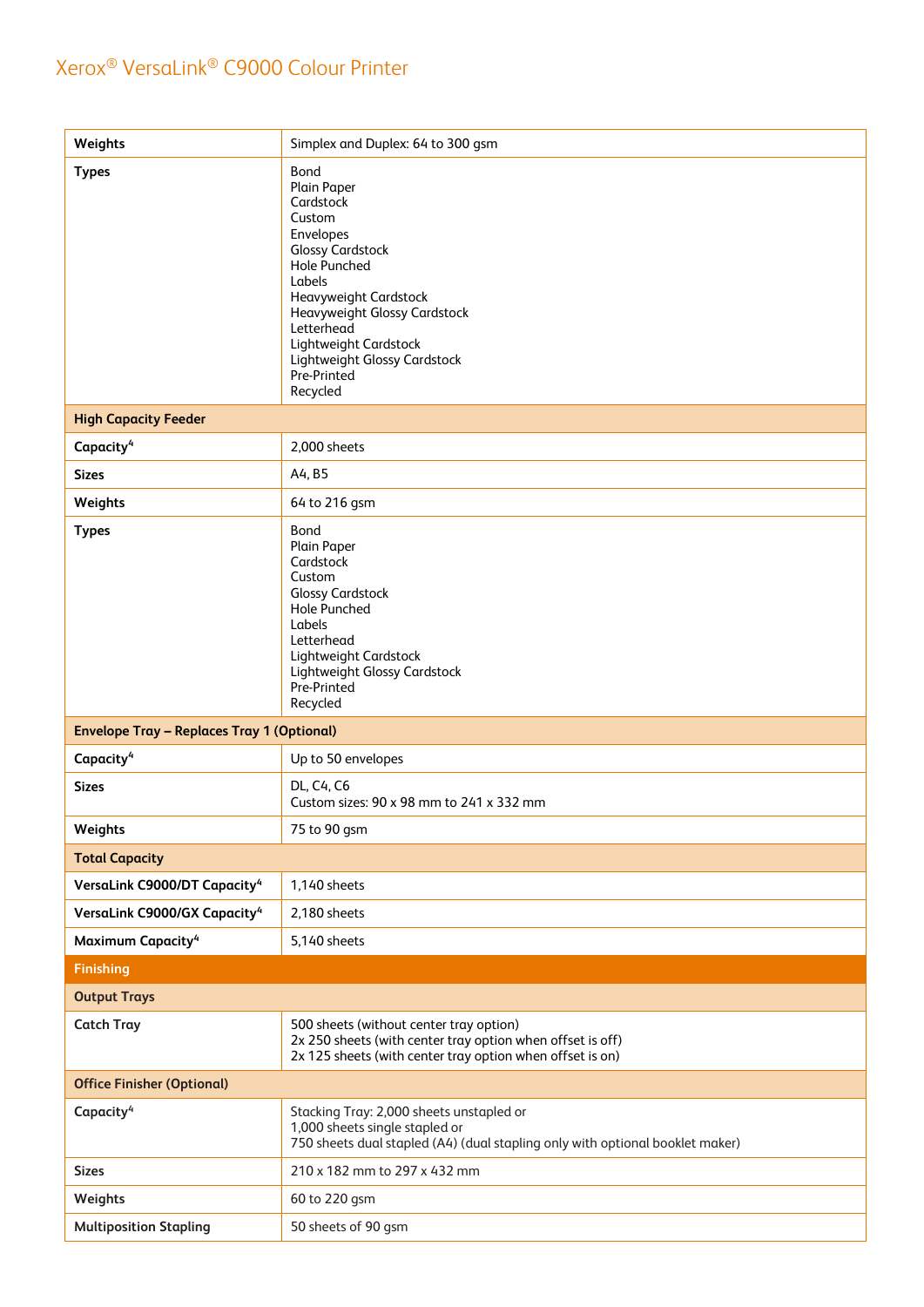| <b>Hole Punch (Optional)</b><br>Europe:                                           | 2/4 hole punch                                                                                                                                                                                                                                                                                                                                                                                                                                |  |  |
|-----------------------------------------------------------------------------------|-----------------------------------------------------------------------------------------------------------------------------------------------------------------------------------------------------------------------------------------------------------------------------------------------------------------------------------------------------------------------------------------------------------------------------------------------|--|--|
| Booklet Maker for Office Finisher (Score/Crease, Saddle-stitch Staple) (Optional) |                                                                                                                                                                                                                                                                                                                                                                                                                                               |  |  |
| Capacity <sup>4</sup>                                                             | 40 booklets (2-15 sheets per booklet – 80 gsm or less)                                                                                                                                                                                                                                                                                                                                                                                        |  |  |
| <b>Sizes</b>                                                                      | A4 SEF - B4 SEF Ledger - A3 SEF                                                                                                                                                                                                                                                                                                                                                                                                               |  |  |
| <b>Saddle-stitch Stapling</b>                                                     | 2-15 sheets / 8-60 page booklets - 60 to 90 gsm                                                                                                                                                                                                                                                                                                                                                                                               |  |  |
| <b>Score / Crease</b>                                                             | 1-15 sheets / unstapled / 60-105 gsm only                                                                                                                                                                                                                                                                                                                                                                                                     |  |  |
|                                                                                   | <b>Optional BR Booklet Maker Finisher (Requires Horizontal Transport Kit)</b>                                                                                                                                                                                                                                                                                                                                                                 |  |  |
| Capacity <sup>4</sup>                                                             | Offsetting Top Tray: 500 sheets of A4 unstapled<br><b>Stacking Stapling Tray:</b><br>1,500 sheets of A4/A3 unstapled or<br>200 stapled sets of A4 (single-position stapling or dual or 4-position stapling) or<br>100 stapled sets of A3                                                                                                                                                                                                      |  |  |
| Sizes                                                                             | A6 to A3 for stacking<br>B5 to A3 for stapling                                                                                                                                                                                                                                                                                                                                                                                                |  |  |
| Weights                                                                           | 60 to 300 qsm (coated and uncoated)                                                                                                                                                                                                                                                                                                                                                                                                           |  |  |
| <b>Stapling</b>                                                                   | Single and multiposition stapling<br>Auto stapling (50 sheets maximum) - 90 qsm<br>A3, A4, B4 and B5 sizes supported                                                                                                                                                                                                                                                                                                                          |  |  |
| <b>Hole Punch</b><br>Europe                                                       | 2/4-hole punch<br>4-hole "Swedish" punch (optional)                                                                                                                                                                                                                                                                                                                                                                                           |  |  |
| <b>Booklet Maker</b>                                                              | Saddle-stitch 2 to 16 sheets (7 sheets at 106 to 176 gsm coated or 5 sheets at 177 to 220 gsm<br>coated)<br>Bi-fold up to 5 sheets                                                                                                                                                                                                                                                                                                            |  |  |
|                                                                                   | A3, A4 supported                                                                                                                                                                                                                                                                                                                                                                                                                              |  |  |
| <b>Device Management</b>                                                          |                                                                                                                                                                                                                                                                                                                                                                                                                                               |  |  |
| <b>Network Protocols</b>                                                          | TCP/IP: HTTP/HTTPS, Internet Printing Protocol, LPR/LPD, Raw Socket Printing/Port 9100,<br>IPv4/IPv6,<br><b>WSD</b><br><b>LDAP</b><br>Bonjour <sup>®</sup> / AirPrint <sup>™</sup><br>Most protocols not in use can be disabled                                                                                                                                                                                                               |  |  |
| <b>Administrative Protocols</b>                                                   | DHCP, SNMP, WINS, HTTP, HTTPS, TLS, SNTP, MDNS                                                                                                                                                                                                                                                                                                                                                                                                |  |  |
| Xerox <sup>®</sup> CentreWare <sup>®</sup> Web                                    |                                                                                                                                                                                                                                                                                                                                                                                                                                               |  |  |
|                                                                                   | • A Web-based server application for network administrators that permits web browser-based<br>device management from any workstation, whether running Windows or UNIX or any other<br>operating system<br>• Works with any SNMP-managed printer from any manufacturer<br>• Provides help with device discovery and installations, health checks and troubleshooting, and<br>device upgrades, as well as basic accounting and asset management |  |  |
| Xerox <sup>®</sup> Embedded Web Server - Integrated Device Web Page               |                                                                                                                                                                                                                                                                                                                                                                                                                                               |  |  |
| <b>Device Status</b>                                                              | • Tray status/contents<br>• Consumables status<br>• Billing/Usage<br>• Quick Links<br>• Online Support                                                                                                                                                                                                                                                                                                                                        |  |  |
| <b>Print Queue Viewing</b>                                                        | Job print queue management-view and delete                                                                                                                                                                                                                                                                                                                                                                                                    |  |  |
| <b>Job Submission</b>                                                             | Print-ready files (PS, PCL, PDF, XPS, JPEG)                                                                                                                                                                                                                                                                                                                                                                                                   |  |  |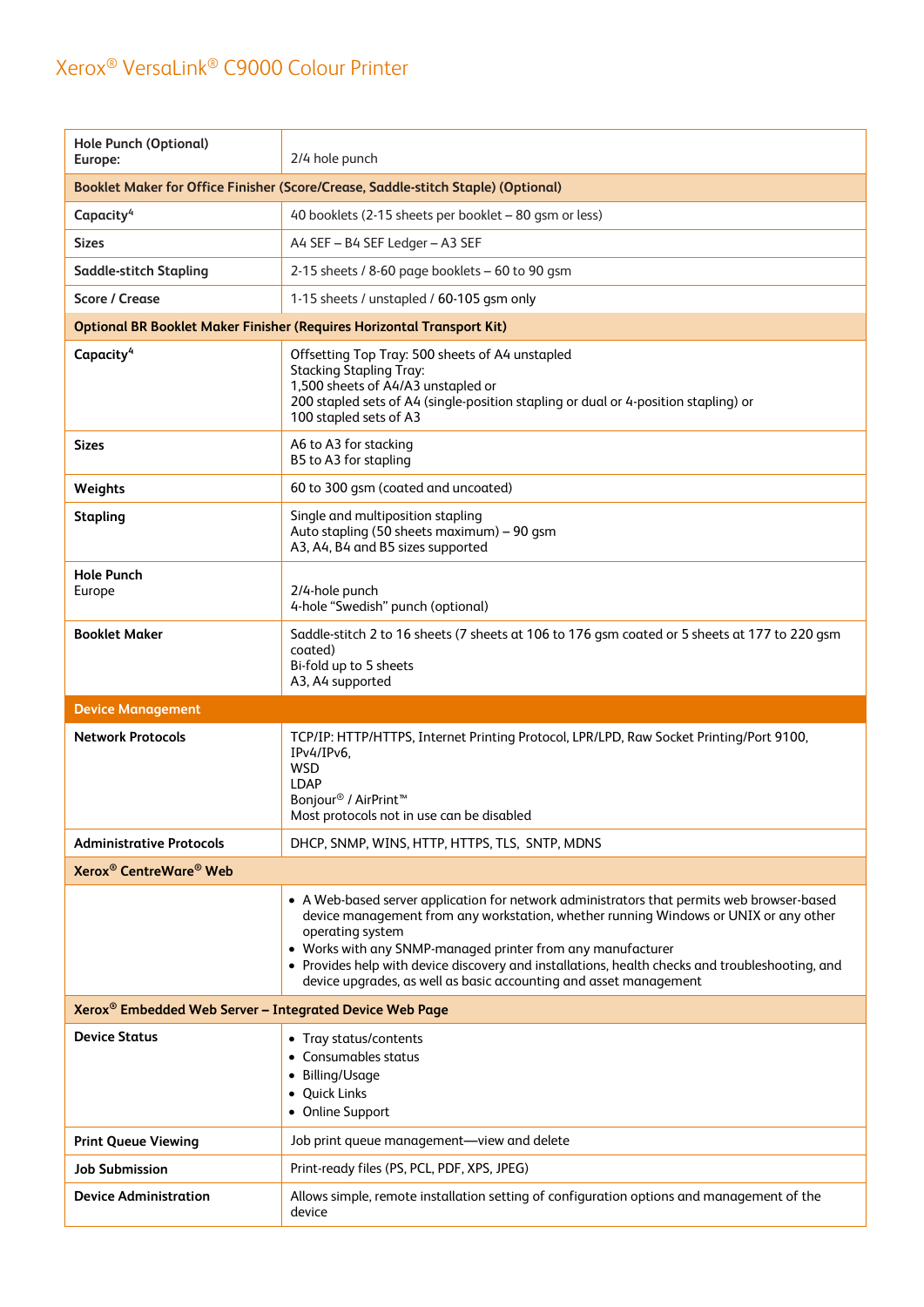| <b>Browsers</b>                                                                             | Microsoft <sup>®</sup> Internet Explorer <sup>®</sup><br>Microsoft Edge <sup>™</sup><br>Mozilla <sup>™</sup> Firefox®<br>Apple <sup>®</sup> Safari <sup>®</sup><br>Google Chrome™                                                                                                                                                                                                                                                       |                                                  |  |
|---------------------------------------------------------------------------------------------|-----------------------------------------------------------------------------------------------------------------------------------------------------------------------------------------------------------------------------------------------------------------------------------------------------------------------------------------------------------------------------------------------------------------------------------------|--------------------------------------------------|--|
| <b>Remote Services</b>                                                                      |                                                                                                                                                                                                                                                                                                                                                                                                                                         |                                                  |  |
| <b>Automated Meter Reading</b><br>(AMR)                                                     | Automates the process of collecting and submitting meter reads for tracking and billing of<br>Xerox® device usage. Eliminates the need for time-consuming end-user involvement and ensures<br>that meter reads are submitted to Xerox on time.                                                                                                                                                                                          |                                                  |  |
| <b>Automated Supplies</b><br>Replenishment (ASR)                                            | Automatically orders supplies for Xerox output devices based on actual usage, eliminating the<br>need to manually manage supplies inventory.                                                                                                                                                                                                                                                                                            |                                                  |  |
| MaintenanceAssistant                                                                        | Offers a fast (and free) way to resolve potential issues and receive assistance and automate the<br>troubleshooting/repair process. Diagnostic data is sent to Xerox®, allowing for problems to be<br>solved faster with increased uptime.                                                                                                                                                                                              |                                                  |  |
| <b>What's In The Box</b>                                                                    |                                                                                                                                                                                                                                                                                                                                                                                                                                         |                                                  |  |
|                                                                                             | • VersaLink C9000 Colour Printer<br>• Starter Capacity Print Cartridge: One of each (Cyan, Magenta, Yellow: 12,000 print capacity <sup>5</sup> ,<br>Black: 18,000 print capacity <sup>5</sup><br>• Drum Cartridge - One of each (Cyan, Magenta, Yellow, and Black 190,000 print capacity) <sup>6</sup><br>· Quick Use Guide<br>• Install Guide<br>• Software and Documentation CD (with Drivers and Warranty Statement)<br>• Power Cord |                                                  |  |
| <b>Supplies and Accessories</b>                                                             | Quantity                                                                                                                                                                                                                                                                                                                                                                                                                                | <b>Part Number</b>                               |  |
|                                                                                             |                                                                                                                                                                                                                                                                                                                                                                                                                                         |                                                  |  |
| <b>Supplies</b>                                                                             |                                                                                                                                                                                                                                                                                                                                                                                                                                         |                                                  |  |
| <b>Standard Capacity Toner</b><br><b>Cartridges</b>                                         | Cyan: 12,300 standard pages <sup>5</sup><br>Magenta: 12,300 standard pages <sup>5</sup><br>Yellow: 12,300 standard pages <sup>5</sup><br>Black: 18,900 standard pages <sup>5</sup>                                                                                                                                                                                                                                                      | 106R04066<br>106R04067<br>106R04068<br>106R04069 |  |
| <b>High Capacity Toner Cartridges</b>                                                       | Cyan: 26,500 standard pages <sup>5</sup><br>Magenta: 26,500 standard pages <sup>5</sup><br>Yellow: 26,500 standard pages <sup>5</sup><br>Black: 31,400 standard pages <sup>5</sup>                                                                                                                                                                                                                                                      | 106R04078<br>106R04079<br>106R04080<br>106R04081 |  |
| <b>Drum Cartridge</b>                                                                       | Cyan: 190,000 standard pages <sup>6, 7</sup><br>Magenta: 190,000 standard pages <sup>6,7</sup><br>Yellow: 190,000 standard pages <sup>6, 7</sup><br>Black: 190,000 standard pages <sup>6</sup>                                                                                                                                                                                                                                          | 101R00602                                        |  |
| <b>Waste Cartridge</b>                                                                      | 47,000 standard pages <sup>6</sup>                                                                                                                                                                                                                                                                                                                                                                                                      | 108R01504                                        |  |
| <b>Office Finisher Booklet Maker</b><br>Cartridge<br>(8 cartridges per container)           | 16,000 staples<br>(2,000 each cartridge)                                                                                                                                                                                                                                                                                                                                                                                                | 008R12897                                        |  |
| <b>Staples Refills for Finishers</b><br>(3 refills per container)                           | 15,000 staples<br>(5,000 each refill)                                                                                                                                                                                                                                                                                                                                                                                                   | 008R12941                                        |  |
| <b>Staple Cartridges for BR Finisher</b><br>and Office Finisher<br>(1 cartridge per carton) | 5,000 staples<br>(5,000 each cartridge)                                                                                                                                                                                                                                                                                                                                                                                                 | 008R12964                                        |  |